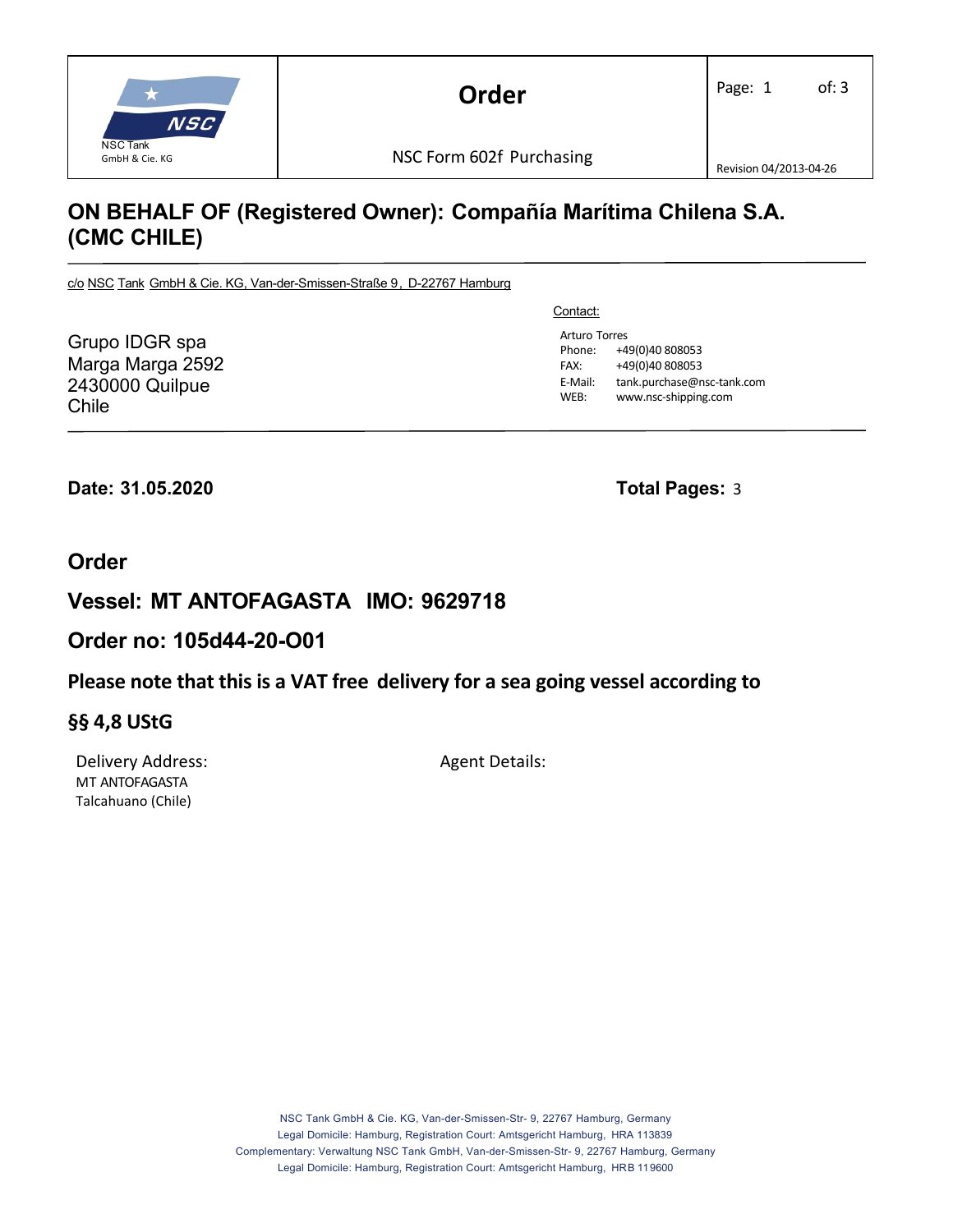

Dear Madam or Sir,

According to your quotation dated we herewith order for and on behalf of Compañía Marítima Chilena S.A. (CMC CHILE) (VAT-No.: ) the following positions:

| Pos | <b>Description</b>                                                                                                                                                                                                                                | Part No | Quantity | Unit | Price  | Amount |
|-----|---------------------------------------------------------------------------------------------------------------------------------------------------------------------------------------------------------------------------------------------------|---------|----------|------|--------|--------|
|     | DR 105-046/19<br>Annual Certificate<br>for: Foam Sample<br>Analysis and<br><b>Chemical Stability (3)</b><br>and 6 %) *** DR 105-<br>046/19 Annual<br>Certificate for: Foam<br>Sample Analysis and<br><b>Chemical Stability (3)</b><br>and $6\%$ ) |         | 1.00     | PCE  | 700.00 | 700.00 |

Subtotal: 700.00 \$ Additional Pos.: 133.00 \$ Total Amount: 833.00 \$

All Prices in USD

/// IMPORTANT NOTE: Please confirm the delivery of asbestos free materials on the delivery note ///

Invoice recipient:

Urriola 87 Valparaíso Chile

Kind regards

NSC Tank GmbH & Cie. KG

i.A. Arturo Torres

NSC Tank GmbH & Cie. KG, Van-der-Smissen-Str- 9, 22767 Hamburg, Germany Legal Domicile: Hamburg, Registration Court: Amtsgericht Hamburg, HRA 113839 Complementary: Verwaltung NSC Tank GmbH, Van-der-Smissen-Str- 9, 22767 Hamburg, Germany Legal Domicile: Hamburg, Registration Court: Amtsgericht Hamburg, HRB 119600